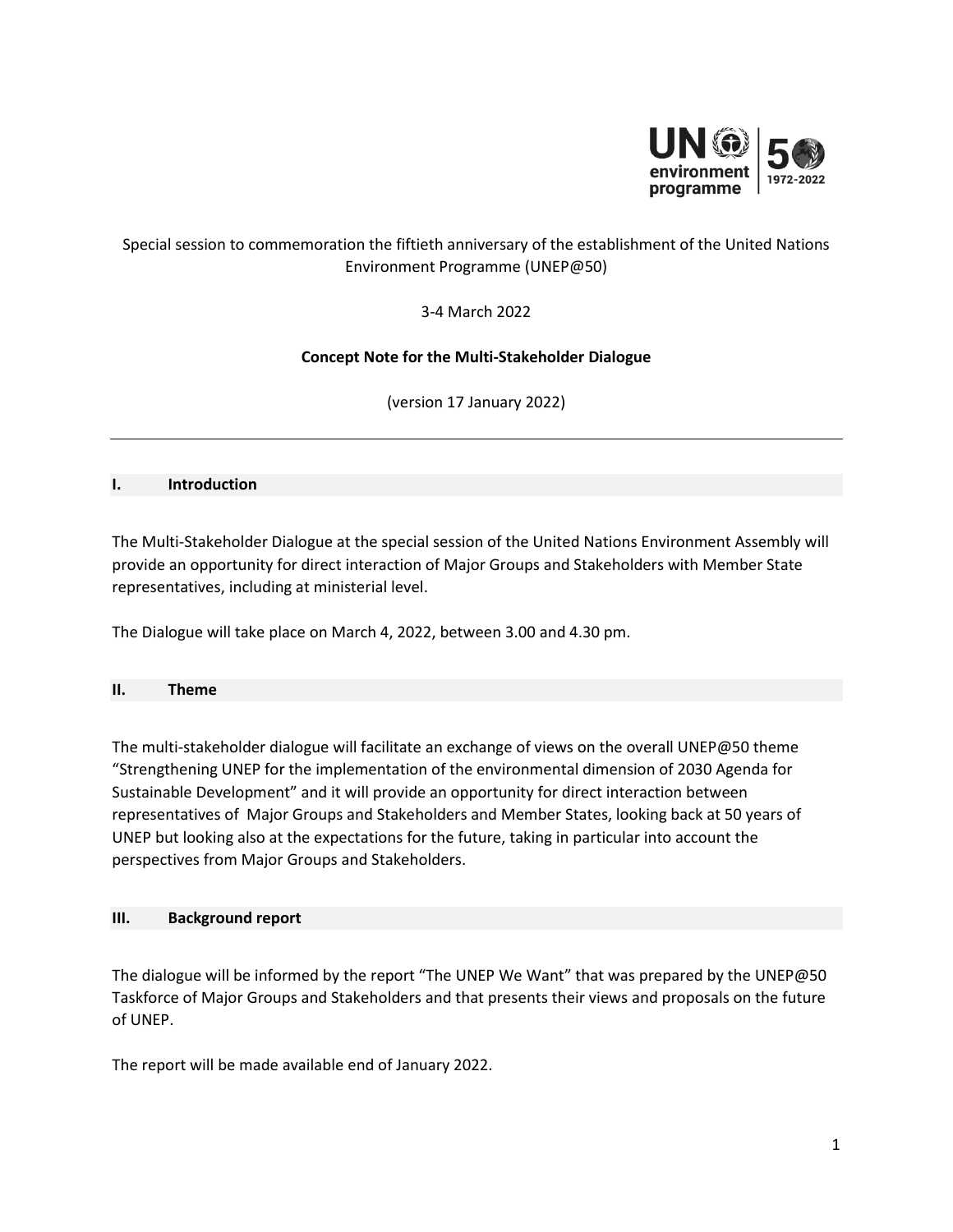### **IV. Participants in the dialogue**

Participants to the dialogue include:

- 6 presenters from stakeholders, taking into account gender- and regional balance, who will give short statements, including
	- o One of the co-authors of the "UNEP We Want" report
	- o A Youth Representative
	- o Mark Halle, IISD, tbc
	- o A business and Industry Representative
	- o A representative from UNEP's Major Groups Facilitating Committee

who will present their views on UNEP's achievements and failures during the last 50 years and their proposals i.a. on:

- $\circ$  how to make UNEP ready to play a leading role in implementation of the environmental dimension of 2030 Agenda for Sustainable Development
- o the main lessons of 50 years of UNEP, its failures, and achievements
- $\circ$  priority areas of work for UNEP in the next 10 years to address the triple (+) planetary crisis
- $\circ$  how to ensure that UNEP future work translates into concrete environment action
- $\circ$  alternatives to the current UNEP governance system that strengthen the organization and which lead to better engagement of stakeholders
- Governmental respondents preferably from ministerial level (modalities for engagement see below).
- Members of the audience, representing the nine Major Groups, Inter-governmental Organizations, Multilateral Environmental Agreements etc.

The dialogue will be coordinated and managed by a skillful moderator experienced in running interactive dialogues in an inter-governmental setting, who will work in close cooperation with UNEP.

#### **V. Setting**

The multi-stakeholder dialogue will be designed in a way that allows a maximum of interaction among participants in a non-formal setting giving the opportunity to speak openly and to raise key challenges. Simultaneous translation in all UN languages will be provided.

The audience will be given the opportunity to shape and guide the discussions.

It will have the following set-up